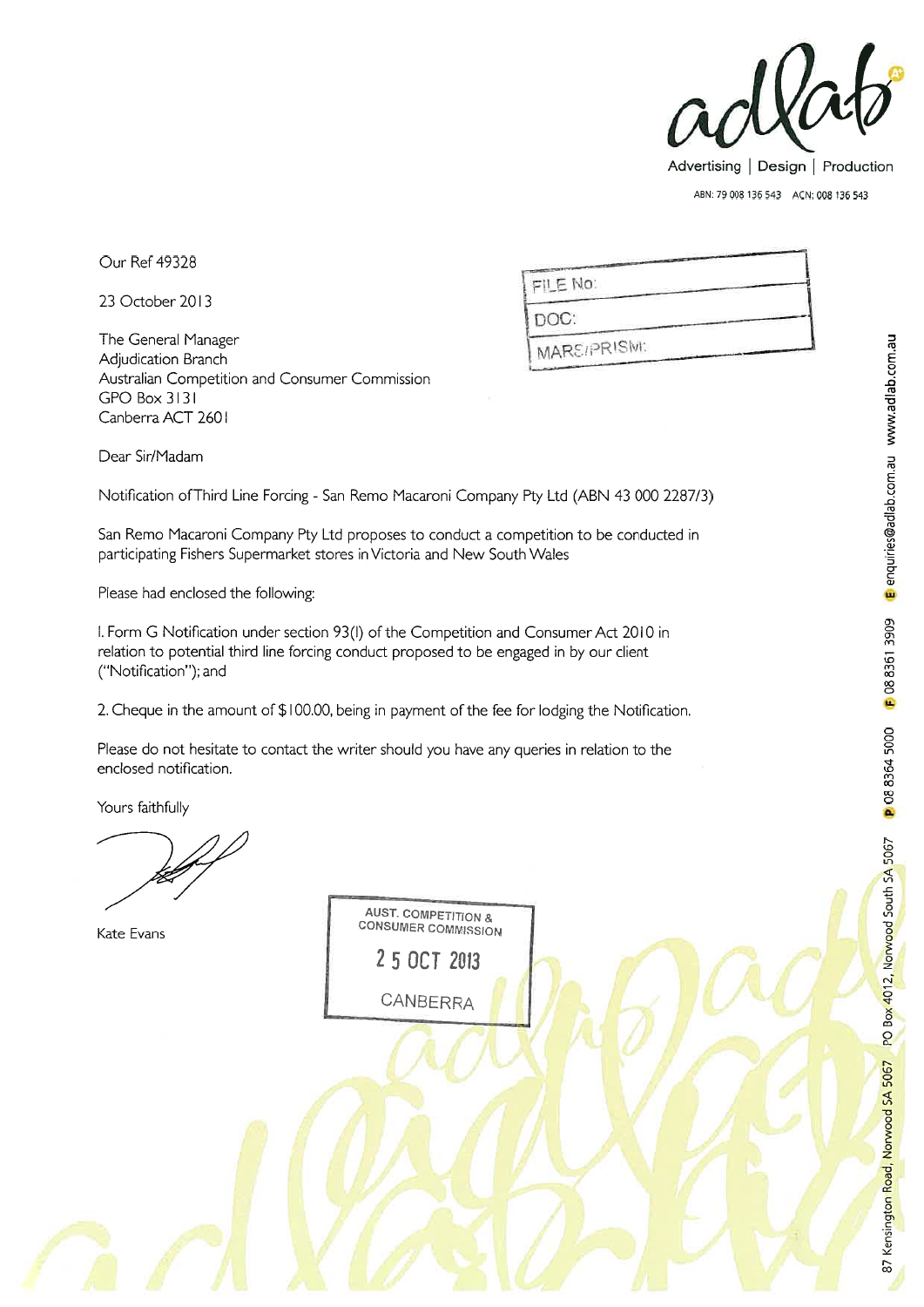# Form G

# Commonwealth of Australia Competition and Consumer Act  $2010 -$  subsection 93 (1) NOTIFICATION OF EXCLUSIVE DEALING

To the Australian Competition and Consumer Commission:

Notice is hereby given, in accordance with subsection 93 (1) of the Competition and Consumer Act 2010, of particulars of conduct or of proposed conduct of a kind referred to subsections 47 (2), (3), (4),  $(5)$ ,  $(6)$ ,  $(7)$ ,  $(8)$  or  $(9)$  of that Act in which the person giving notice engages or proposes to engage.

### 1. Applicant

(a) Name of person giving notice:

San Remo Macaroni Company Pty Ltd (San Remo) ABN 43 000 2287/3

(b) Short description of business carried on by that person:

San Remo is a food manufacturer and distributor

(c) Address in Australia for service of documents on that person:

c/- Kate Evans, Director,

Adlab, 87 Kensington Rd, Norwood SA 5067

# 2. Notified arrangement

(a) Description of the goods or services in relation to the supply or acquisition of which this notice relates:

San Remo food products including dry and fresh pasta, pasta sauce, noodles and rice cracker products

(b) Description of the conduct or proposed conduct: Section 47 of the Competition and Consumer Act 2010 (Act) prohibits anti-competitive dealing, and outlines a number of proscribed practices which amount to exclusive dealing.

Sections 47(6) prohibits exclusive dealing which arises when goods or services are supplied to a purchaser on the condition that the purchaser will acquire goods or services of a particular kind or description directly or indirectly from another person not being a body corporate related to the supplier.

The proposed conduct outlined below may fall within these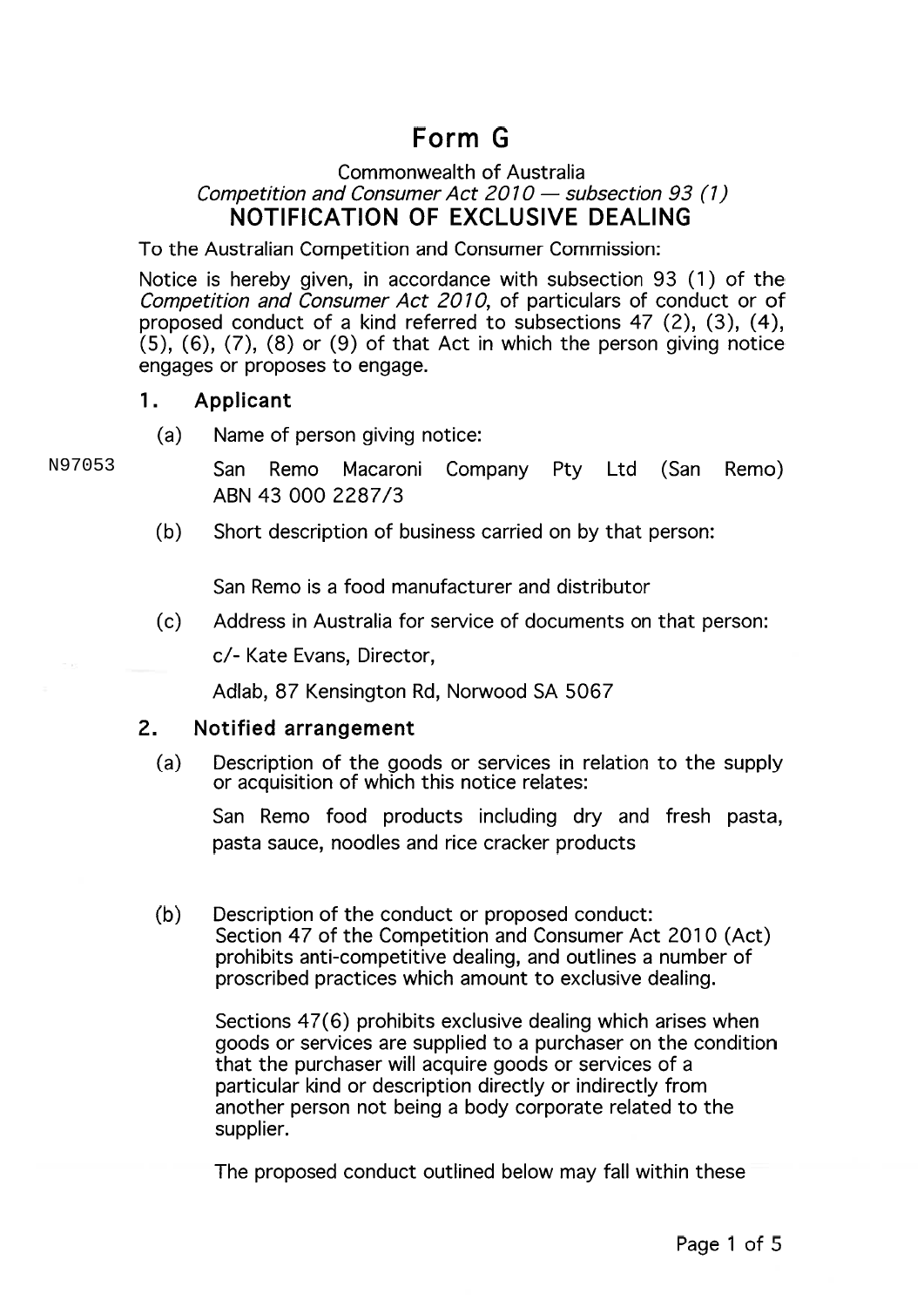provisions of the Act. San Remo wish to conduct a competition aimed at Victoria and New South Wales residents aged 18 years or over. It is a condition of entry to the competition that customers acquire any 3 x Fantastic Noodles Cup or Bowl (70g, 85g, 105g) products in the one transaction from participating Fishers Supermarket stores in Victoria and New South Wales during the promotional period of the competition.

However, San Remo maintains, as outlined below in section 4, that the proposed conduct will have a negligible effect on competition within the relevant markets.

#### 3. Persons, or classes of persons, affected or likely to be affected by the notified conduct

(a) Class or classes of persons to which the conduct relates:

Consumers who purchase San Remo products at participating Fishers Supermarket stores in Victoria and New South Wales

- (b) Number of those persons:
	- (i) At present time:

Based on previous promotions, San Remo calculates that there will be approximately 3,000 entrants who will enter the competition

(ii) Estimated within the next year:

Not applicable.

(c) Where number of persons stated in item 3 (b) (i) is less than 50, their names and addresses:

Not applicable.

### 4. Public benefit claims

(a) Arguments in support of notification: The competition will be conducted for a limited duration. It will be conducted for between 18 Nov, 2013 to 9 Feb, 2014. The competition will be restricted to Victoria and New South Wales residents.

The eligible customers can enter the competition for the chance to win a prize provided they make the relevant purchase at Fishers Supermarket stores.

The proposed conduct will have little or no public detriment. The customers will simply be purchasing San Remo products from participating Fishers Supermarket supermarkets. There is nothing preventing customers from purchasing San Remo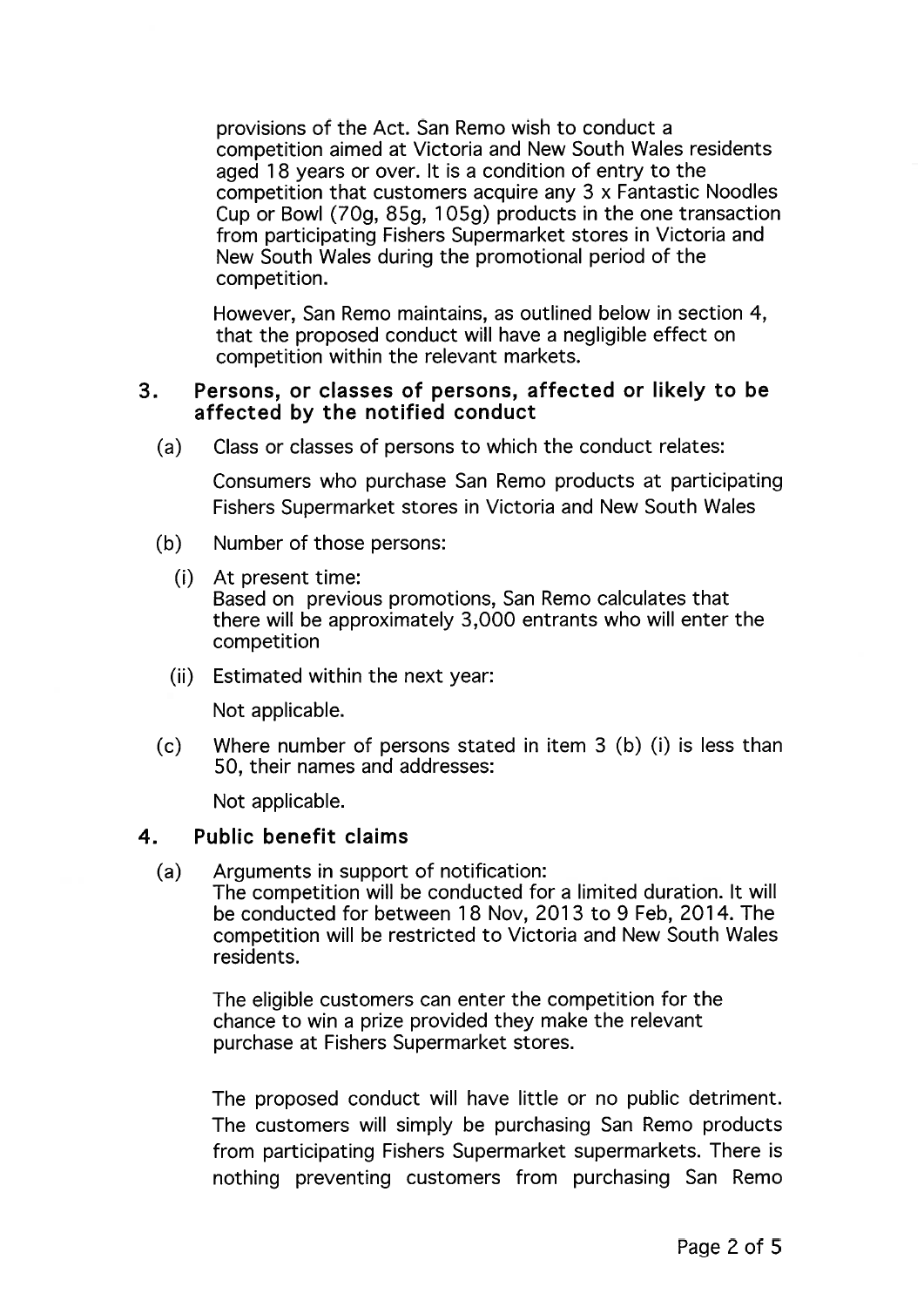products from other retailers, although they will not be able to enter the competition.

(b) Facts and evidence relied upon in support of these claims:

As above

#### 5. Market definition

Provide a description of the market(s) in which the goods or services described at 2 (a) are supplied or acquired and other affected markets including: significant suppliers and acquirers; substitutes available for the relevant goods or services; any restriction on the supply or acquisition of the relevant goods or services (for example geographic or legal restrictions):

The products are supplied by numerous supermarkets throughout Victoria and New South Wales including, but not limited to, Coles and Woolworths. There are many substitute products available in the market, including but not limited to Maggi, Suimin and Indo Mie.

# 6. Public detriments

(a) Detriments to the public resulting or likely to result from the notification, in particular the likely effect of the notified conduct on the prices of the goods or services described at 2 (a) above and the prices of goods or services in other affected markets:

There will be no public detriment.

San Remo does not set retail prices. Prices are set by each retailer of San Remo products. The competition described in section 2 above is not intended to and will not affect the price of San Remo products.

The proposed conduct will not affect the availability of San Remo products. Nothing in the conduct outlined in section 2 win prevent consumers from purchasing San Remo products from retailers other than Fishers Supermarkets, except that they will not be able to enter the competition. Consumers are not obliged to enter the competition.

(b) Facts and evidence relevant to these detriments:

As above